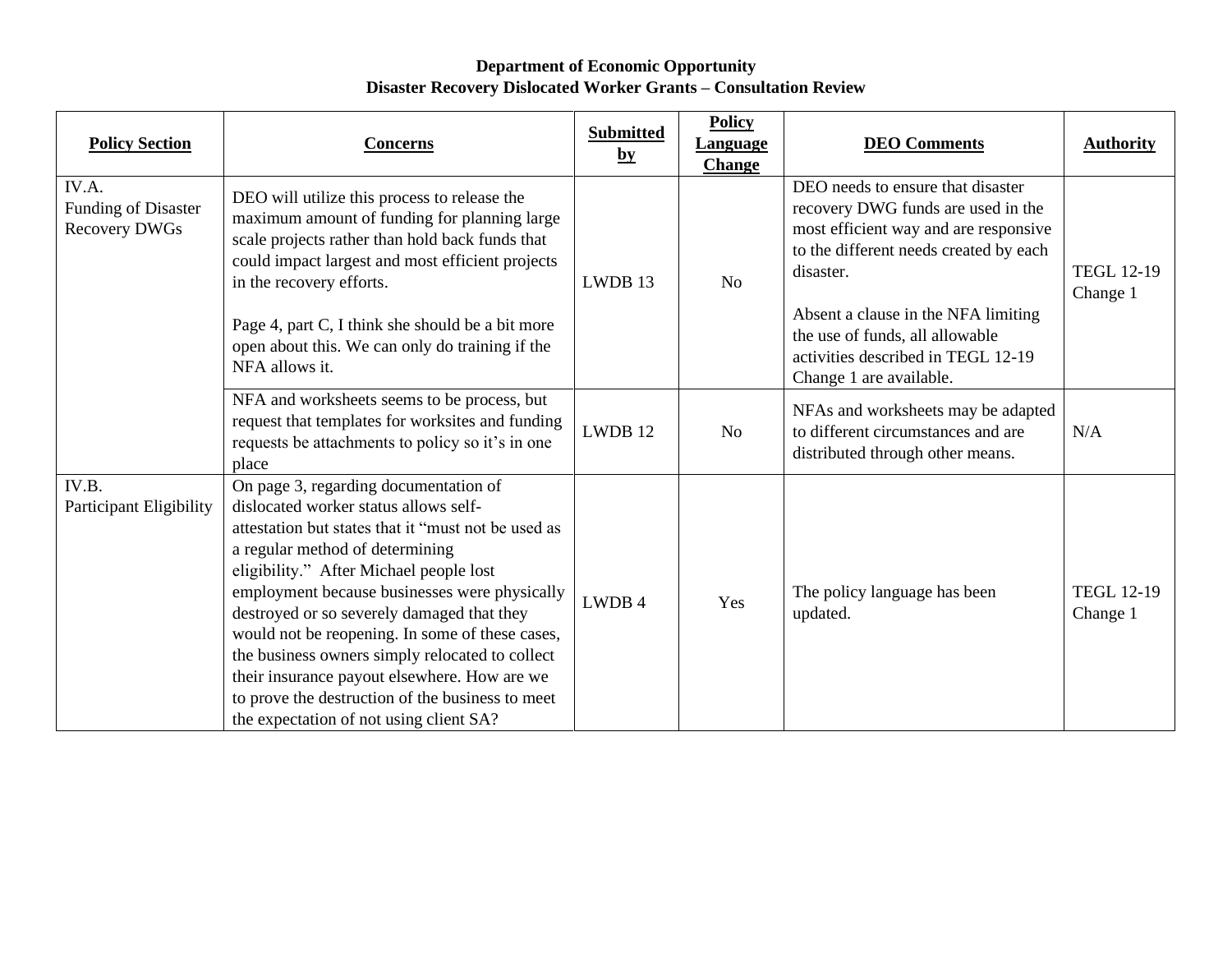| <b>Policy Section</b>            | <b>Concerns</b>                                                                                                                                                                                                                                                                                                                                                                                                                                                                                              | <b>Submitted</b><br>$\mathbf{b} \mathbf{y}$ | <b>Policy</b><br><b>Language</b><br><b>Change</b> | <b>DEO</b> Comments                                                                                                     | <b>Authority</b>                                                         |
|----------------------------------|--------------------------------------------------------------------------------------------------------------------------------------------------------------------------------------------------------------------------------------------------------------------------------------------------------------------------------------------------------------------------------------------------------------------------------------------------------------------------------------------------------------|---------------------------------------------|---------------------------------------------------|-------------------------------------------------------------------------------------------------------------------------|--------------------------------------------------------------------------|
| IV.B.<br>Participant Eligibility | Page 3 of 11: B. Participant Eligibility - An<br>individual is considered unemployed if they<br>were not employed during the week in question,<br>were available for work (except for temporary<br>illness) and made specific active efforts to find a<br>job during the week in question (or were<br>temporarily laid off and expecting to be recalled<br>to their job). What documentation will be<br>acceptable to verify "made specific active<br>efforts to find a job during the week in<br>question"? | LWDB 19                                     | N <sub>o</sub>                                    | If an individual is temporarily laid off<br>due to the disaster, this is the<br>eligibility factor that should be used. | <b>TEGL 12-19</b><br>Change 1                                            |
|                                  | Page 3 of 11: B. Participant Eligibility -<br>Citizenship or right to work; A copy of the<br>completed I-9 must be maintained in the file of<br>a participant placed into a temporary disaster-<br>relief position. Will it be sufficient to collect<br>the actual I-9 documentation for citizenship<br>/right to work and maintain that in the customer<br>file, rather than the completed I-9 form?                                                                                                        | LWDB 19                                     | N <sub>o</sub>                                    | USDOL expects the (copy of) I-9 to<br>be in participant file.                                                           | <b>TEGL 12-19</b><br>Change 1                                            |
|                                  | Bob Knippel - Does the person have to be<br>currently unemployed? A person could have<br>been LTU but started a survival job in the past<br>week or two.                                                                                                                                                                                                                                                                                                                                                     | LWDB 13                                     | N <sub>o</sub>                                    | For long-term unemployed, the<br>person must be currently unemployed.                                                   | <b>TEGL 12-19</b><br>Change 1,<br>Final<br>Guidance<br><b>AWI-FG 065</b> |
|                                  | Page 3, Paragraph 2, What does this mean -<br>during the week in question? Maybe she meant<br>weeks not week?                                                                                                                                                                                                                                                                                                                                                                                                | LWDB 13                                     | Yes                                               | The policy language has been<br>updated.                                                                                | $\rm N/A$                                                                |
|                                  | Suggest it reads they've been unemployed and<br>have made specific efforts to find a job (period).<br>What if a person has been unemployed for more<br>than 6 weeks, but now just started looking for<br>work in the past couple of weeks? As worded,<br>we'd have to wait for 6 weeks of job searching<br>before enrolling them under DWG.                                                                                                                                                                  | LWDB 13                                     | Yes                                               | The policy language has been<br>updated.                                                                                | <b>TEGL 12-19</b><br>Change 1,<br>Final<br>Guidance<br><b>AWI-FG 065</b> |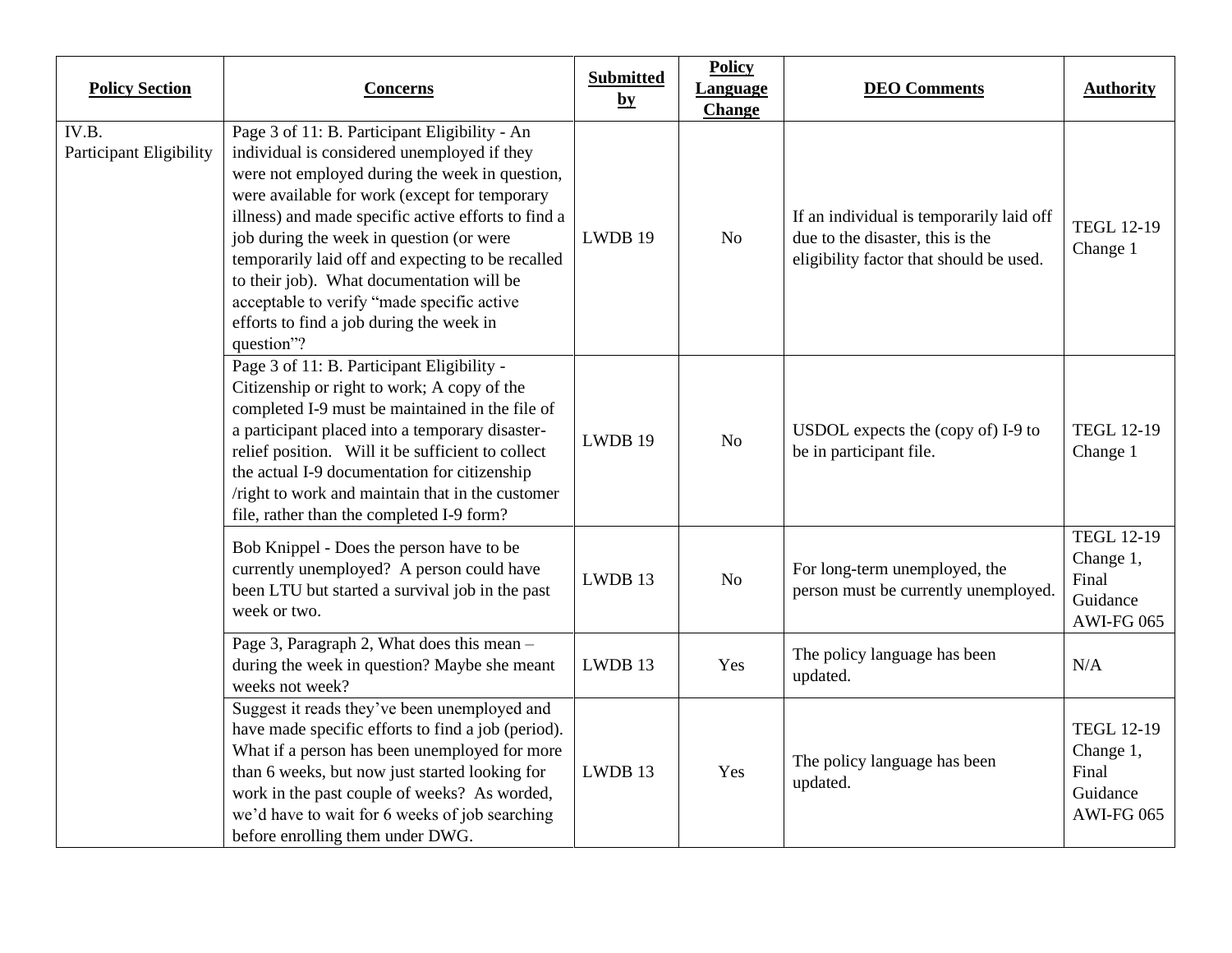| <b>Policy Section</b>                                | <b>Concerns</b>                                                                                                                                                                                                                                                                                                                                                                                             | <b>Submitted</b><br>$\mathbf{b}$ y | <b>Policy</b><br><b>Language</b><br><b>Change</b> | <b>DEO</b> Comments                                                                                                                                                                                                          | <b>Authority</b>              |
|------------------------------------------------------|-------------------------------------------------------------------------------------------------------------------------------------------------------------------------------------------------------------------------------------------------------------------------------------------------------------------------------------------------------------------------------------------------------------|------------------------------------|---------------------------------------------------|------------------------------------------------------------------------------------------------------------------------------------------------------------------------------------------------------------------------------|-------------------------------|
| IV.B.<br>Participant Eligibility                     | Page 3, Prg. 4: Could it include a definition of<br>employment? The labor market is ever evolving<br>with gig jobs, etc.                                                                                                                                                                                                                                                                                    | LWDB 13                            | <b>No</b>                                         | A person with a gig job will either be<br>considered self-employed (contract<br>not paid wages with withholdings<br>who receives a 1099) or an employee<br>(paid wages with withholdings and<br>receiving a W-2).            | N/A                           |
|                                                      | This list leaves out a lot of categories under<br>WIOA section $3(15)$ ; -- displaced homemakers,<br>military spouses. Etc.                                                                                                                                                                                                                                                                                 | LWDB 13                            | Yes                                               | The policy language has been<br>updated.                                                                                                                                                                                     | WIOA $3(15)$                  |
|                                                      | Do the RWBs have access to wage info? UI<br>records are a quarter behind.                                                                                                                                                                                                                                                                                                                                   | LWDB 13                            | Yes                                               | The policy language has been<br>updated.                                                                                                                                                                                     | <b>TEGL 12-19</b><br>Change 1 |
|                                                      | Self-employed individuals – not sure what a<br>business license would show $-$ is there more<br>guidance on this? Additionally, customer /client<br>verification                                                                                                                                                                                                                                            | LWDB 12                            | <b>No</b>                                         | The business license can show that<br>the individual was self-employed. If<br>an applicant has no records, then<br>verification from a customer that the<br>applicant has done work for them can<br>support their statement. | <b>TEGL 12-19</b><br>Change 1 |
| <b>IV.D.1.</b><br>Temporary disaster-<br>relief jobs | Page 5, Prg 3, Individual request to DOL e.g. an<br>ask for a specific purpose or does DOL offer the<br>extension for the entire grant. If for the entire<br>grant is local policy on said extension<br>applicable. We are recommending this.                                                                                                                                                               | LWDB 13                            | N <sub>o</sub>                                    | The extension of time for a temporary<br>disaster-worker applies to the entire<br>grant. LWDBs may apply their local<br>policies within the requirements and<br>restrictions of the grant.                                   | <b>TEGL 12-19</b><br>Change 1 |
|                                                      | Page 5 - Humanitarian workers whose activities<br>are intended to "alleviate suffering and maintain<br>human dignity in the immediate aftermath of<br>disasters." What does that mean? It has been our<br>experience with Hurricane Michael that the<br>need for the provision of food, clothing, social<br>services and shelter continues for months and<br>years. Is "immediate" in this case subjective? | LWDB 4                             | Yes                                               | The policy language has been<br>updated.                                                                                                                                                                                     | <b>TEGL 12-19</b><br>Change 1 |
|                                                      | Request definitions of Recovery and<br>Humanitarian efforts.<br>Emergency or disaster – request to add more<br>context around non-clean up jobs.                                                                                                                                                                                                                                                            | LWDB 12                            | Yes                                               | The policy language has been<br>updated.                                                                                                                                                                                     | <b>TEGL 12-19</b><br>Change 1 |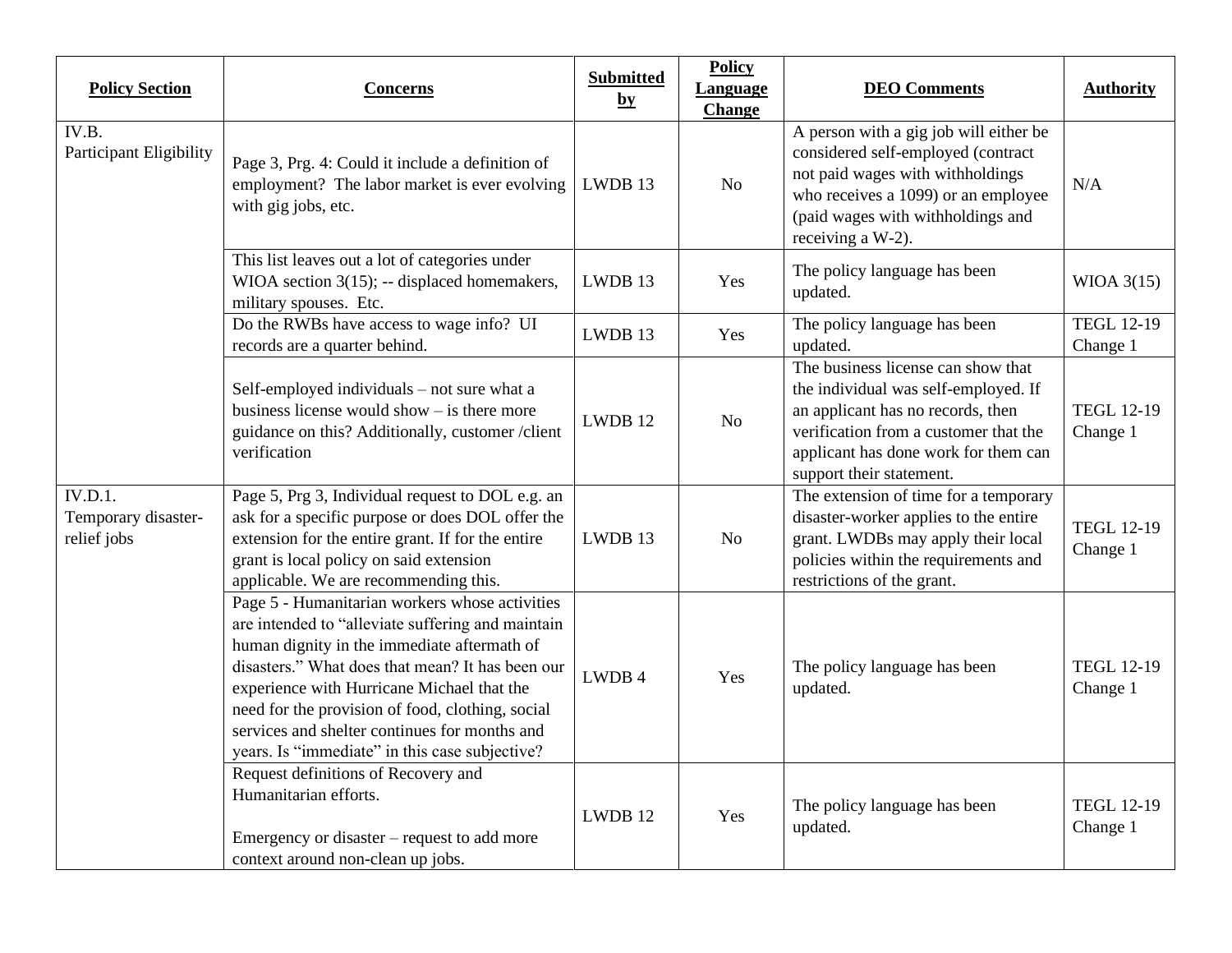| <b>Policy Section</b>                                                           | <b>Concerns</b>                                                                                                                                                                                                                                                             | <b>Submitted</b><br>$\mathbf{b}\mathbf{y}$ | <b>Policy</b><br>Language<br><b>Change</b> | <b>DEO</b> Comments                                                                                                                                                                                                                                                                                                                                                                                                                 | <b>Authority</b>                                   |
|---------------------------------------------------------------------------------|-----------------------------------------------------------------------------------------------------------------------------------------------------------------------------------------------------------------------------------------------------------------------------|--------------------------------------------|--------------------------------------------|-------------------------------------------------------------------------------------------------------------------------------------------------------------------------------------------------------------------------------------------------------------------------------------------------------------------------------------------------------------------------------------------------------------------------------------|----------------------------------------------------|
| IV.D.1. Temporary<br>disaster-relief jobs                                       | If the region has more than one disaster project<br>at a time, a participant can be enrolled for up to<br>12 mos./2080 hours per grant?                                                                                                                                     | LWDB 13                                    | Yes                                        | The policy language has been<br>updated.                                                                                                                                                                                                                                                                                                                                                                                            | <b>TEGL 12-19</b><br>Change 1                      |
|                                                                                 | Temporary Relief Jobs - guidance on overtime<br>- last sentence in this section seems it is<br>allowable, but do not see this in the policy (that<br>it's not allowed)                                                                                                      | LWDB 12                                    | Yes                                        | The policy language has been<br>updated.                                                                                                                                                                                                                                                                                                                                                                                            | <b>TEGL 12-19</b><br>Change 1                      |
| IV.D.2.<br>Training and Career<br><b>Services</b>                               | Training and career services – states individuals<br>can get training if they are unlikely to return to<br>prior employment – how is that defined in this<br>context? Are they unlikely to return because job<br>is going away, fear of sickness, changing<br>requirements? | LWDB 12                                    | Yes                                        | The policy language has been<br>updated.<br>This is a WIOA requirement for<br>providing training to dislocated<br>workers. Citations to WIOA statute<br>and regulations included. Any<br>relevant factors can be examined to<br>make that determination: labor market<br>trends/declining occupations, job<br>search history, lack of skills, or, as<br>with the pandemic, concerns about<br>health. Local policies should address. | <b>WIOA</b><br>Section 134,<br>20 CFR, Part<br>680 |
| <b>IV.E.4.</b><br>Use of equipment for<br>temporary disaster-<br>relief workers | Pg 9, Section 4, Where does this go in the<br>budget? Supportive services?                                                                                                                                                                                                  | LWDB 13                                    | Yes                                        | The policy language has been<br>updated.                                                                                                                                                                                                                                                                                                                                                                                            | N/A                                                |
| <b>IV.E.3.</b><br>Non-Duplication                                               | Can the leveraging of FEMA resources and non-<br>duplication of all federal disaster funds<br>including private insurance requirement be<br>added to the worksite agreement or is there an<br>expectation that documentation of such<br>requirement is in another document? | LWDB 12                                    | Yes                                        | The policy language has been<br>updated.<br>Changes made to sections IV.E.3. and<br>E.6.                                                                                                                                                                                                                                                                                                                                            | <b>TEGL 12-19</b><br>Change 1                      |
| IV.E.6. Worksite<br>Files                                                       | This makes you think the actual worksite<br>agreement is to be signed by worksite and<br>staffing agency. We need to get clarification<br>form DEO.                                                                                                                         | LWDB 13                                    | Yes                                        | The policy language has been<br>updated.                                                                                                                                                                                                                                                                                                                                                                                            | <b>TEGL 12-19</b><br>Change 1                      |